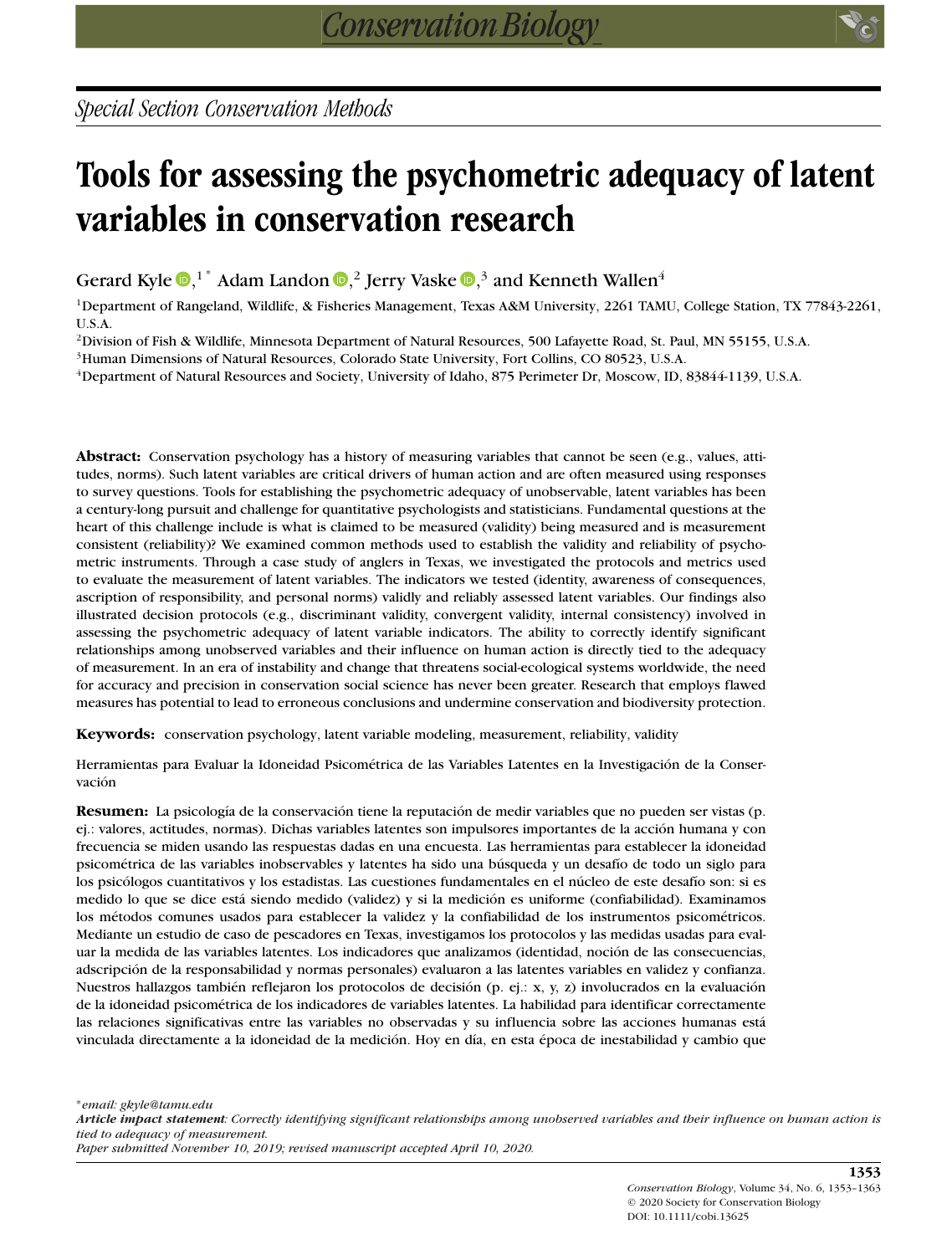amenaza a los sistemas socio-ecológicos en todo el mundo, la necesidad de tener certeza y precisión en las ciencias sociales de la conservación nunca ha sido tan grande. Las investigaciones que emplean medidas imperfectas tienen el potencial de derivar en conclusiones erróneas y perjudicar a la conservación y a la protección de la biodiversidad.

**Palabras Clave:** confiabilidad, medida, modelación de variables latentes, psicología de la conservación, validez

**摘要:** 保护心理学一向需要测量看不见的变量 (如价值观、态度、规范) 。这些潜在变量是人类行为的关键驱 动因素, 通常使用问卷调查来进行测定。为难以观察的潜在变量的心理测量适当性开发工具, 是定量心理学家 和统计学家一个世纪以来的追求和挑战。这一挑战的核心基本问题包括研究是否测量了其声称要测量的内容 (效度) 以及测量是否一致 (信度) 。本研究对确定心理测量工具的效度和信度的常用方法进行了检验。我们通 过对德克萨斯州垂钓者的案例研究, 分析了用于评估潜在变量测量的方案和指标。本研究分析的指标 (身份、 对后果的认识、责任的归属和个人规范) 可以有效且可靠地评估潜在变量。我们的结果还展现了用于评估潜在 变量指标的心理测量适当性的决策方案(如 x, y, z)。正确识别难以观察的变量之间的重要关系及其对人类行为 的影响的能力与测量适当性直接相关。在一个全球社会生态系统受到不稳定和变化威胁的时代, 人们对保护科 学的准确性和精确性具有前所未有的需求。方法存在缺陷的研究有可能得出错误的结论, 以至于危害保护和生 物多样性。【翻译: **胡怡思; 审校: 聂永刚**】

关键词:潜在变量建模, 效度, 信度, 测量, 保护心理学

# **Introduction**

Social science is increasingly found in *Conservation Biology* (de Snoo et al. 2013; Sandbrook et al. 2013; Bennet et al. 2017). This growth presents a challenge for researchers. Some published work, for example, could be deemed methodologically questionable given the normative standards of parent disciplines (e.g., psychology) from which the work draws (St. John et al. 2014). This is especially apparent in research that adopts variables such as values, beliefs, norms, and attitudes. Because these variables cannot be directly observed like distance or temperature in biophysics, psychologists have developed tools to capture their manifestation. To embrace the theories and methods of parent disciplines, requires adherence to the norms of the discipline regarding conceptualization, measurement, analysis, and reporting (Teel et al. 2018).

We devised a primer on a set of methods conservation scholars can use to establish the validity and reliability of latent variables. Although the concepts presented here are not new to psychology, their application in conservation science is relatively recent. We compiled an overview of latent variables and their utility for conservation science and a step-by-step presentation of the analyses and decisions analysts make. We used a case study to illustrate how these tools are applied in practice and identify problems that scholars may encounter.

# **Measuring the Unobservable**

Establishing the adequacy of psychometric measures involves the following sequential steps: identify theoretical framework and relevant past empirical evidence; select manifest indicators; test the measurement model evaluate validity and reliability; and then test the hypothesized structural model (Table 1). Although generally linear, some iteration may be necessary if data anomalies are encountered. The successful implementation of each step depends on the quality of the output emerging from the previous step, and, fundamentally, from the research and sampling design. The importance of rigor in the data collection process should not be downplayed. Because surveys are commonly used for data collection, readers should consider Dillman et al. (2014) and Vaske (2019) as informative guides for survey design and protocols for minimizing error and bias. Throughout the article, we reference terms from quantitative psychology (defined in Table 2). Data for the case study were drawn from Landon et al.'s (2018) investigation of the psychological drivers of anglers' adoption of conservation behaviors in the United States. Data were collected in 2015 ( $n = 948$ ) through a tailored design method (Dillman et al. 2014). We ran our analyses in STATA (version 16) and R (version 3.5.1) (Rosseel 2012). The Stata and R syntax from the case study are in the Supporting Information.

## **Theory and Empirical Evidence**

The first step in measuring latent variables requires identifying a theoretical framework and relevant past empirical evidence. This approach guides which measures will be selected and analyzed and ensures the latent variables are consistent with the researcher's intentions. The psychological processes that shape human attitudes and behaviors are sometimes viewed within a broad class of research called the cognitive hierarchy (Homer & Kahle 1988). Specific behaviors and intentions are hypothesized to be a function of attitudes and norms which, in turn, are influenced by value orientations and values (Fulton et al. 1996; Fishbein & Ajzen 2010). In the context of Landon et al. (2018), latent variables hypothesized to influence behavioral intent were drawn from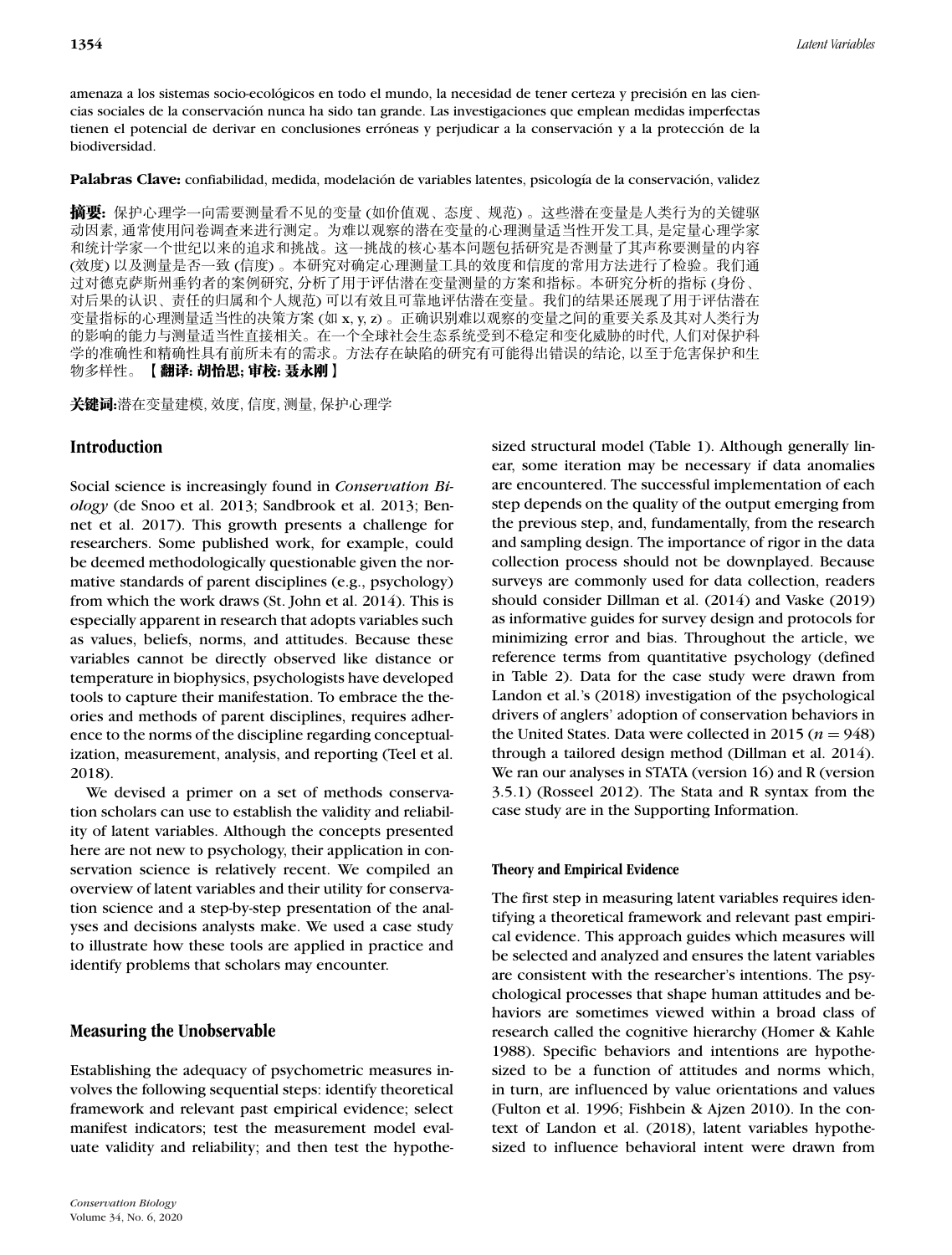identity theory (Stryker & Burke 2000; Burke & Stets 2009) and the norm activation model (NAM) (Schwartz 1977). These types of theoretical frameworks are a crucial first step for any systematic inquiry of the psychological basis of conservation-related behavior. Because latent variables exist only as concepts, it is critical that their measurement be rooted in theory and past evidence to support the hypothesized relationships. For other empirical examples in the conservation literature, see Mastrangelo et al. (2014), Lute et al. (2016), and De Groot & Steg (2009).

#### **Indicators of Latent Variables**

Step 2 is the operational foundation for measuring unobservable variables. In psychology theoretical concepts cannot be directly observed and are referred to as latent variables or constructs (Kline 2016). Researchers must operationally define a construct in terms of phenomena it is thought to represent. The unobserved latent variable is then linked, via theory-based instrumentation, to measures that are observable (e.g., a rating scale), thereby making measurement possible (Brown 2015).

Observed measures of latent variables often use responses to instruments such as questionnaires or interviews. These measures are termed observed or manifest variables and serve as indicators of the underlying latent variable they are presumed to represent. For example, to measure angler identity (AI), respondents expressed their level of agreement on rating scale with the item "being an angler is an important part of who I am" (X1 in Table 3). Although we cannot see the concept of identity,

**Table 1. Steps for testing and evaluating models of latent variables.**

it is indirectly manifested in subjects' responses to this and other items in the AI scale.

Psychometrically sound instruments provide the foundation for examining causal relationships between latent variables in conservation psychology. Based on their conceptual foundations, Landon et al. (2018) hypothesized that variables related to AI, awareness of the consequences (AC), ascription of responsibility (AR), and personal norms (PN) would influence respondents' conservation behaviors. Items used to measure these latent variables were drawn from past work that had demonstrated good validity and reliability (Steg & DeGroot 2010; Landon et al. 2017) (Table 3). It is generally recommended that at least 3 manifest indicators should be associated with each latent construct. This recommendation is based on algebraic identification in models used to estimate latent variables (Bollen 1989) and scale reliability. In our case study, respondents indicated their agreement with each statement on a 5-point rating scale from 1, strongly disagree, to 5, strongly agree. This specification bounds the variable on hypothesized extremities of response. Most statistical programs default to the maximum likelihood estimator when a variable is continuous or ordinal and the rating scale has 5 or more response categories. When the data are nominal or ordinal with fewer than 5 response categories, other estimators (e.g., robust maximum likelihood, weighted least squares) or correction protocols are advised (Brown 2015).

#### **Common Factors Model**

The third step involves linking observed measures to latent variables through factor analysis (Thurstone 1947).

| <b>Step</b> | Action                                                                    | <i><b>Objective</b></i>                                                                                            | <i><u><b>Outcome</b></u></i>                                                                                                          |  |  |
|-------------|---------------------------------------------------------------------------|--------------------------------------------------------------------------------------------------------------------|---------------------------------------------------------------------------------------------------------------------------------------|--|--|
| 1           | identification of<br>theoretical framework<br>and past empirical evidence | inform construct definition<br>and the nomological network                                                         | model identification                                                                                                                  |  |  |
| 2           | selection of indicators<br>used to measure latent constructs              | measures are a<br>manifestation (reflective)<br>of the latent construct                                            | items venture beyond<br>bounds of the<br>defining construct                                                                           |  |  |
| $3^*$       | test measurement model<br>(confirmatory factoranalysis)                   | test the hypothesized factor<br>structure (dimensionality)                                                         | show congruence<br>between the model<br>implied covariance<br>matrix $(\sigma)$ and the<br>sample covariance matrix $(s)$             |  |  |
| 4           | empirically evaluate<br>validity and reliability                          | evaluate the psychometric<br>adequacy of the manifestindicators                                                    | determination of<br>construct validity<br>(convergent and<br>discriminant) and<br>reliability (internal<br>consistency and composite) |  |  |
| Step 5      | test structural associations                                              | test hypotheses of causal<br>inference among latent<br>constructs derived from<br>theory or past empiricalevidence | identification of<br>processes and drivers of<br>influence                                                                            |  |  |

∗*Following collection of data.*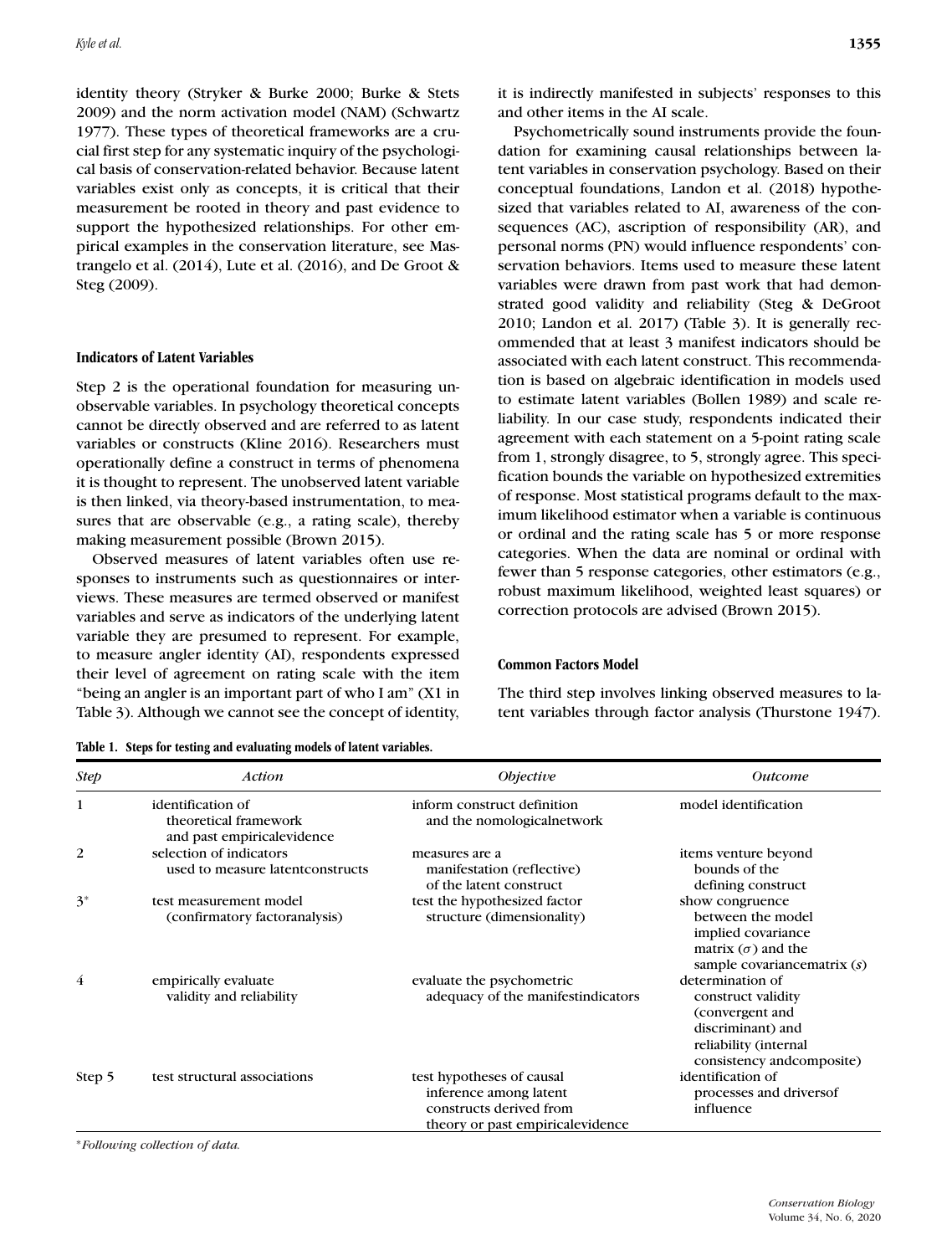|  |  |  | Table 2. Glossary of basic terms associated with psychometric evaluation. |
|--|--|--|---------------------------------------------------------------------------|
|--|--|--|---------------------------------------------------------------------------|

| <b>Term</b>                                 | Definition                                                                                                                                                                                                                                       | References                                                     |  |  |
|---------------------------------------------|--------------------------------------------------------------------------------------------------------------------------------------------------------------------------------------------------------------------------------------------------|----------------------------------------------------------------|--|--|
| Psychometrics                               | field concerned with the quantification and<br>measurement of mental attributes, behavior, and<br>design, analysis, and improvement of the tests,<br>questionnaires, and other instruments used in such<br>measurement                           | American Psychological<br><b>Association 2020</b>              |  |  |
| Latent variable<br>(unobserved variable)    | variable with a theoretical basis presumed to reflect<br>(explain) a concept that cannot be directly observed<br>or measured                                                                                                                     | Kline $2016$                                                   |  |  |
| Manifest variable<br>(observed variable)    | observed measure that underlies a latent variable it is<br>presumed to represent (i.e., the data collected)                                                                                                                                      | Kline 2016                                                     |  |  |
| Common factors model                        | formal proposition that assumes each indicator in a set<br>of observed measures is a linear function of $>1$<br>common factor and 1 unique factor                                                                                                | Thurstone 1947; Brown 2015                                     |  |  |
| <b>Exploratory factor analysis</b><br>(EFA) | data-driven approach that does not specify the number<br>of factors or the pattern of relationships between the<br>common factors and the indicators                                                                                             | Brown 2015                                                     |  |  |
| Confirmatory factor analysis<br>(CFA)       | theory-driven approach that specifies (hypothesizes) the<br>number of factors and the pattern of relationships in<br>advance                                                                                                                     | Brown 2015                                                     |  |  |
| Indicator (measure)                         | observed variable used as an indirect statistical measure<br>of a construct; term used within the context of CFA<br>but is generally synonymous with <i>manifest</i> variable                                                                    | Kline $2016$                                                   |  |  |
| Factor (construct)                          | unobservable variable that statistically influences $\geq$ 1<br>observed measure and accounts for correlations<br>among observed measures (indicators); term used<br>within the context of CFA but generally synonymous<br>with latent variable. | Brown 2015; Kline 2016                                         |  |  |
| Measurement model                           | statistical model that defines the relationships between<br>observed indicators and unobserved factors and<br>evaluates how well those factors are measured by the<br>indicators (i.e., provides empirical estimates<br>psychometric properties) | Kline 2016                                                     |  |  |
| Goodness of fit                             | extent to which observed data are predicted<br>(reproduced) by hypothesized model                                                                                                                                                                | Anderson & Gerbing 1988; Hu &<br>Bentler 1999; Kline 2016      |  |  |
| Reliability                                 | extent to which instrument yields scores that are<br>consistently repeatable                                                                                                                                                                     | Cronbach 1951; Raykov 1997                                     |  |  |
| Validity                                    | extent to which instrument measures what it claims to<br>measure                                                                                                                                                                                 | Cronbach & Meehl 1955;<br>Campbell & Fiske 1959; Brown<br>2015 |  |  |
| Construct validity                          | overarching principle of validity that refers to the extent<br>to which a psychological measure, test, or instrument<br>in fact measures the concept it purports to measure                                                                      | <b>Brown 2015</b>                                              |  |  |
| Convergent validity                         | differentmeasures of theoretically similar or overlapping<br>constructs being strongly interrelated                                                                                                                                              | <b>Brown 2015</b>                                              |  |  |
| Discriminant validity                       | measures of theoretically distinct constructs not highly<br>intercorrelated                                                                                                                                                                      | Brown 2015                                                     |  |  |
| Cross sectional data                        | observations made at 1 point in time<br>hypothesized pattern of relationships among variables                                                                                                                                                    | Babbie 2016<br>Cronbach & Meehl 1955; Hagger                   |  |  |
| Nomological network                         | that is inclusive of antecedents, mediators, and<br>outcomes                                                                                                                                                                                     | et al. 2017                                                    |  |  |

Factor analysis identifies the number and nature of latent variables (i.e., factors or constructs) that account for the variation among a set of observed measures (i.e., indicators). A factor is an unobservable latent variable that influences  $\geq$ 1 observed measure and accounts for the correlations among the observed measures. Factor analysis assumes that the observed measures are manifestation of a theoretically defined latent variable. Observed measures are intercorrelated because they share a common

cause in their latent variable. The goal of factor analysis is to develop a parsimonious understanding of the covariation among a set of indicators because the number of factors is often substantially less than the number of observed variables (Brown 2015).

There are 2 types of factor analyses: exploratory (EFA) and confirmatory (CFA). Exploratory factor analysis is used when the links between the observed and latent variable are unknown, a priori. As an inductive approach,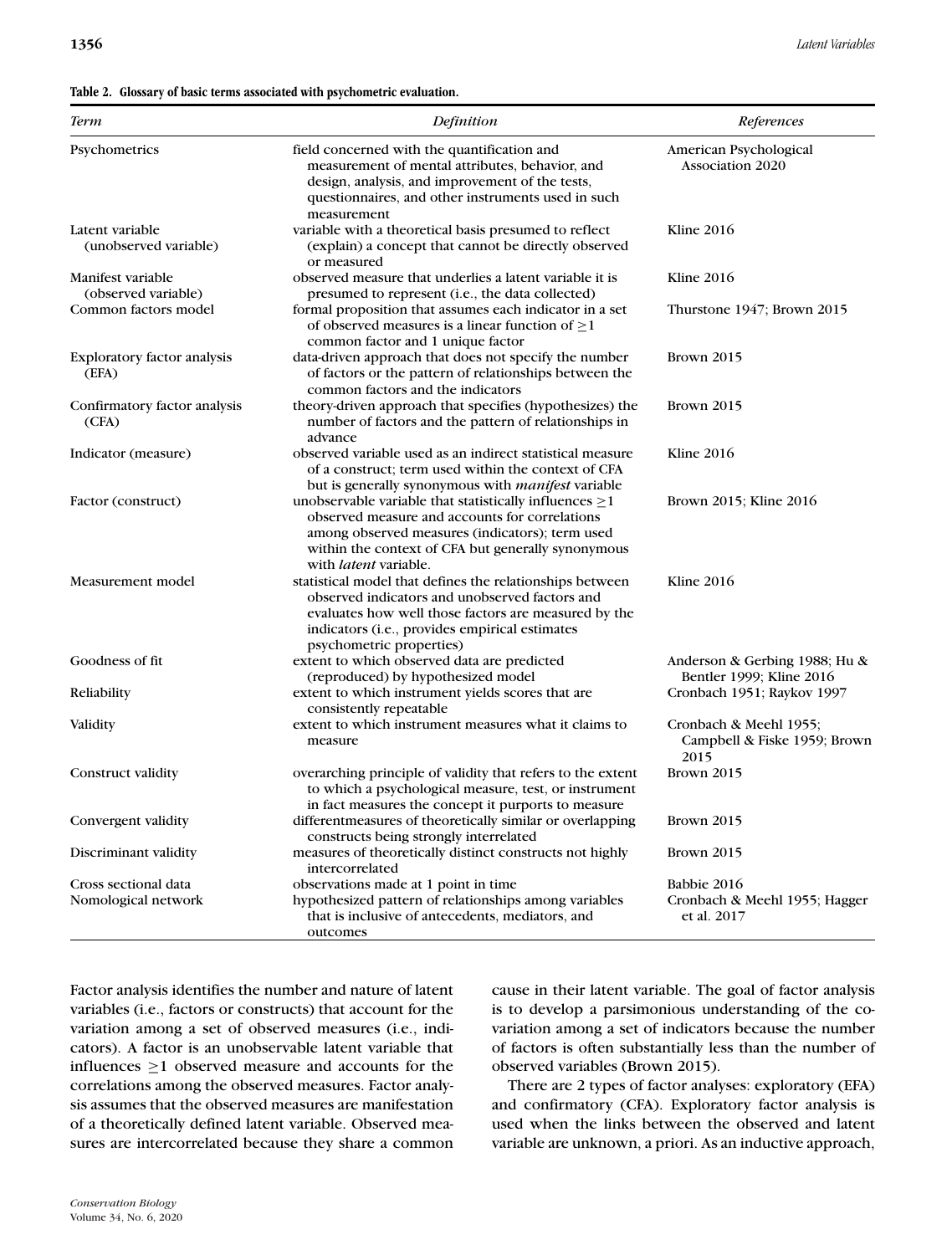|  |  | Table 3. Confirmatory factor analysis of recreational angler identity, awareness of the consequences, ascription of responsibility, and personal norms. <sup>*</sup> |  |  |
|--|--|----------------------------------------------------------------------------------------------------------------------------------------------------------------------|--|--|
|  |  |                                                                                                                                                                      |  |  |

| Measure<br>Angler identity |                                                                                                             | $b(SE)^{b}$        | $\Lambda^c$ | $\mathit{SMCs}^d$ | $\boldsymbol{z}$ | $\boldsymbol{p}$ | $\rho$ | $\alpha$ | Mean  |
|----------------------------|-------------------------------------------------------------------------------------------------------------|--------------------|-------------|-------------------|------------------|------------------|--------|----------|-------|
|                            |                                                                                                             |                    |             |                   |                  |                  | 0.852  | 0.847    | 0.542 |
| X1                         | Being an angler is an important<br>part of who I am.                                                        | 1.00               | 0.80        | 0.64              | 47.36            | < 0.001          |        |          |       |
| X2                         | Angling is something that I rarely<br>even think about.                                                     | 0.92<br>(0.04)     | 0.74        | 0.58              | 36.12            | < 0.001          |        |          |       |
| X3                         | I would be at a loss if I were<br>forced to give up angling.                                                | 0.97<br>(0.05)     | 0.66        | 0.44              | 28.24            | ${<}0.001$       |        |          |       |
| Χ4                         | For me, being an angler is about<br>more than just going fishing.                                           | $0.80\,$<br>(0.04) | 0.70        | 0.50              | 32.40            | < 0.001          |        |          |       |
| X5                         | I really don't have any clear<br>feelings about being an angler.                                            | 0.97<br>(0.05)     | 0.77        | 0.59              | 40.43            | ${<}0.001$       |        |          |       |
|                            | Awareness of consequence                                                                                    |                    |             |                   |                  |                  | 0.818  | 0.817    | 0.627 |
| X6                         | Human activities have a negative<br>impact on fisheries resources<br>and aquatic ecosystems.                | 1.00               | 0.64        | 0.41              | 26.45            | < 0.001          |        |          |       |
| X7                         | Fisheries resources and aquatic<br>ecosystems are threatened by<br>human activities.                        | 1.15<br>(0.06)     | 0.88        | 0.77              | 47.89            | ${<}0.001$       |        |          |       |
| X8                         | Human impacts on fisheries<br>resources and aquatic<br>ecosystems are a serious<br>problem.                 | 1.13<br>(0.06)     | 0.83        | 0.69              | 42.80            | ${<}0.001$       |        |          |       |
|                            | Ascription of responsibility                                                                                |                    |             |                   |                  |                  | 0.795  | 0.784    | 0.598 |
| X9                         | Conserving fisheries resources<br>and ecosystems is my<br>responsibility.                                   | 1.00               | 0.85        | 0.72              | 71.48            | ${<}0.001$       |        |          |       |
| <b>X10</b>                 | I feel responsible to do my part to<br>conserve fisheries resources<br>and aquatic ecosystems.              | 1.03<br>(0.03)     | 0.88        | 0.77              | 84.97            | ${<}0.001$       |        |          |       |
| X11                        | I am not responsible for<br>conserving fisheries resources<br>and aquatic ecosystems.                       | 0.75<br>(0.05)     | 0.55        | 0.30              | 21.01            | ${<}0.001$       |        |          |       |
|                            | Personal norms                                                                                              |                    |             |                   |                  |                  | 0.828  | 0.841    | 0.632 |
| X12                        | People like me should do<br>whatever they can to conserve<br>fisheries resources and aquatic<br>ecosystems. | 1.00               | 0.88        | 0.77              | 88.29            | ${<}0.001$       |        |          |       |
| X13                        | I would feel guilty if I didn't do<br>my part to conserve fisheries<br>resources and aquatic<br>ecosystems. | 1.03<br>(0.04)     | 0.75        | 0.56              | 43.63            | < 0.001          |        |          |       |
| X14                        | I feel morally obliged to try to<br>conserve fisheries resources<br>and aquatic ecosystems.                 | 0.97<br>(0.04)     | 0.75        | 0.56              | 42.82            | ${<}0.001$       |        |          |       |

 $a^{a}$  *The first item in each variable is constrained to 1 to set the scale.* 

*Unstandardized factor loading. <sup>c</sup>*

*Standardized factor loading. d*

*Squared multiple correlations.*

EFA reveals associations between the observed measures and underlying factors based on empirical evidence. The goal is to identify the minimum number of factors that account for covariation among the observed measures. Alternately, CFA is used when the researcher has an a priori understanding of the underlying factor structure, which stems from theory, past empirical evidence, or both. Confirmatory factor analysis examines the associations between the observed measures and their underlying latent factors (i.e., CFA tests a hypothesized factor structure). When conducting CFA, the researcher specifies both the number of latent factors and their associations with the observed measures. For both EFA and CFA, relationships between observed measures and latent variables are represented by factor loadings.

Although EFA and CFA are both based on the common factors model, CFA is driven by theory, empirical evidence, or both. Unlike EFA, CFA tests a priori hypotheses about the number of factors, the pattern of factor loadings, and errors associated with the latent

**.**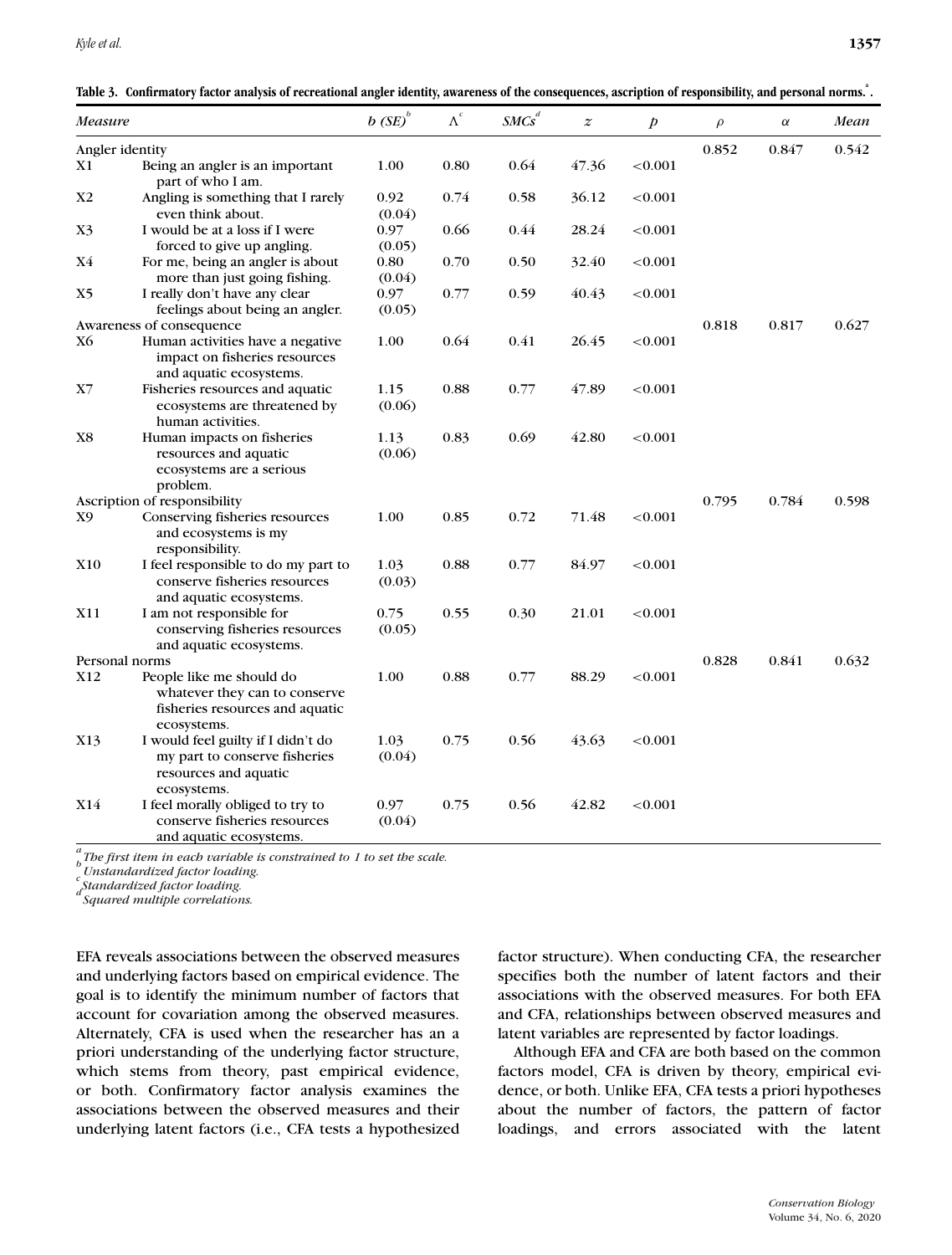

*Figure 1. Hypothesized measurement model of recreational angler identity (AI), awareness of the consequences (AC), ascription of responsibility (AR), and personal norms (PN).*

constructs. The acceptability of the specified model is evaluated relative to goodness of fit and the strength of the resulting parameter estimates. Goodness of fit refers to the extent to which the hypothesized model reproduces the observed data (i.e., the variance or covariance matrix). Model fit is a necessary but insufficient condition for establishing the psychometric fitness of latent measures. The output associated with CFA provides information for preliminary evaluating the adequacy of the measures and guidance on how to improve model.

In our case study, the factor structure of our constructs and measures was known, a priori, so CFA was considered appropriate (as opposed to EFA). Goodness of fit indices include  $\chi^2$ , comparative fit index (CFI) (acceptable CFI value is often >0.95), normed fit index (NFI) (an acceptable NFI value is often  $>0.90$ ), and the root mean square error of approximation (RMSEA) (an acceptable RMSEA value is <0.08) (Hu & Bentler 1999). Although  $\chi^2$  is the most basic indicator of model fit, it is sensitive to sample size  $(n > 400 \text{ cases})$  and the strength of variable correlations (i.e., high values produce an inflated  $\chi^2$ ) (Kenny 2015). Consequently, the array of alternate-fit indices are more often used to assess model fit. For a more extensive discussion of model fit see Kline (2016). Confirmatory factor analysis is also often used as a precursor to test structural equation models (SEM) that specify relationships (e.g., regressions) among latent variables (Anderson & Gerbing 1988). Within SEM, the CFA model is also referred to as the measurement model and provides foundational data for estimating a scale's psychometric properties. A full account of the steps for estimating and interpreting SEMs is outside the scope of this paper, but Brown (2015), Kline (2016), and Schrieber et al. (2006) offer detailed accounts. Applications in the context of conservation research are also presented by Kaltenborn et al. (2012), Sakuri et al. (2017), and Manfredo et al. (2020). In our case study, factor CFA revealed that the hypothesized model adequately fit the data ( $\chi^2 = 379.64$ ,  $df = 71$ , RMSEA = 0.073, CFI = 0.949, NFI = 0.935) (Fig. 1).

### **Validity and Reliability**

In step 4, validity and reliability of the latent variables are established, which is central to determining a scale's psychometric properties. Validity refers to the extent to which a scale measures what it claims to measure; reliability represents the extent to which the scale scores are repeatable. In the context of reliability, ensuring that a measure contains no random error is equally challenging. These measurement concerns must be addressed prior to examining the latent variables' associations with other variables of interest (Hagger et al. 2017). Although several metrics to establish construct validity and reliability have appeared in the literature over the past 50 years, the advent of CFA has provided researchers with an array of tools (e.g., Rosseel 2012; Jorgensen et al. 2019). Which tests to select are driven by the overriding theoretical framework, its associated research questions and hypothesis, and the study design (Kenny 2019).

Beginning with the assessment of validity, the measurement model is indispensable for evaluating the psychometric adequacy of test instrumentation and for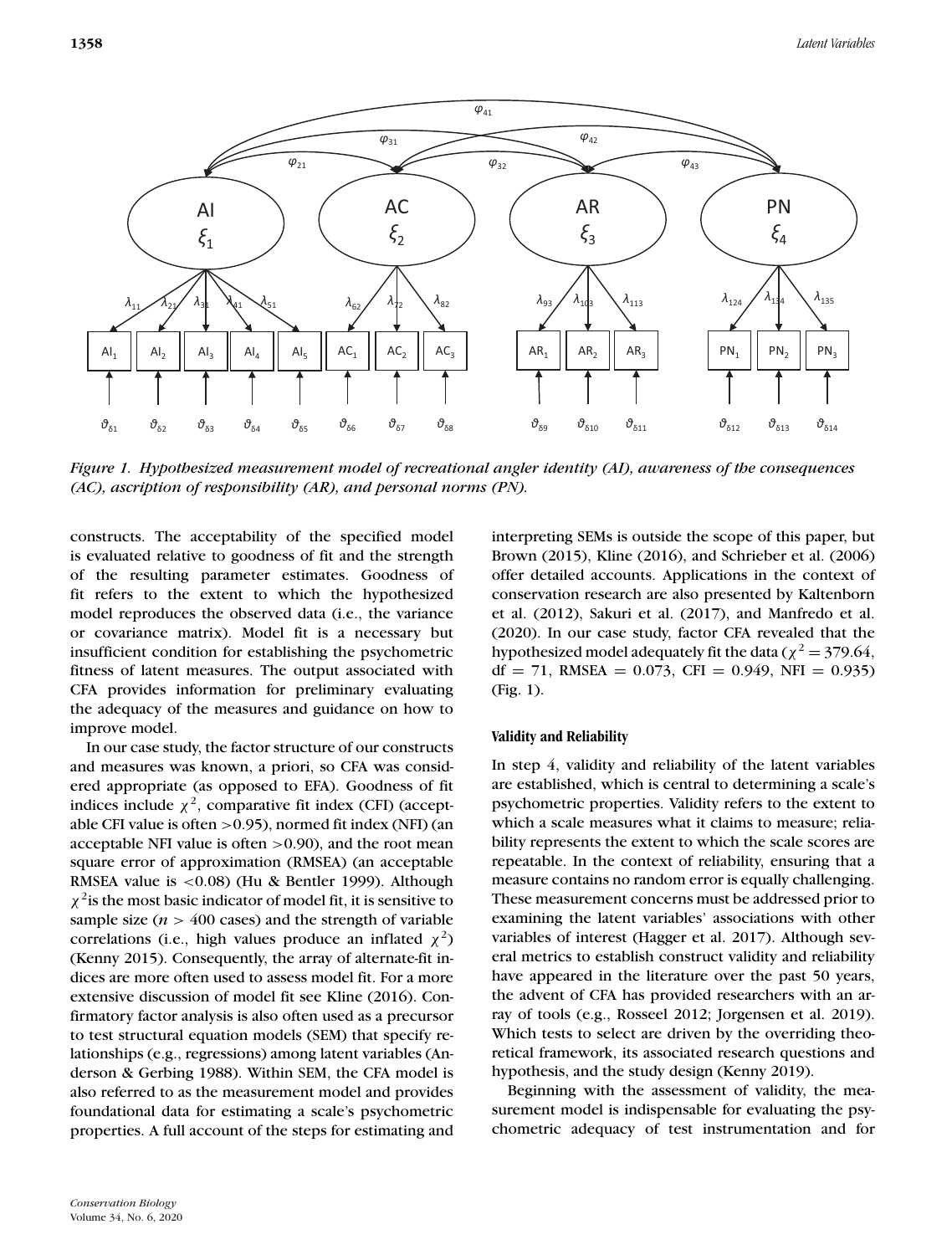construct validation. Validity tests determine whether the measure looks and behaves like a measure of the target variable. We considered 2 forms of construct validity: convergent and discriminant validity. Convergent validity is the extent to which different indicators of the same latent variable are correlated, whereas discriminant validity refers to analysts' ability to differentiate between latent constructs.

Landon et al. (2018) used several tests of convergent and discriminant validity that are commonly reported (Fornell & Larker 1981; Bagozzi & Phillips 1982; Bagozzi & Yi 1988). First, for convergent validity, we used 3 metrics to assess the extent to which each of the indicators shared a common factor: strength and statistical significance of factor loadings and estimated average variance extracted (AVE). Fornell & Larcker (1981) suggest that standardized factor loadings of 0.707 are desired given that values less than this indicate that the latent factor is capturing <50% of the variation in the indicator. Percent variance in the indicator explained by the latent factor is measured using the squared multiple correlation (SMC), which is the square of the standardized factor loading (see SMCs in Table 3). When the SMC is  $< 0.5$ , the variance due to error is greater than the variance being captured by the latent variable. Three loadings fell below this threshold: X3, X6, and X11 (defined in Table 1).

Anderson & Gerbing (1988:416) suggest that "[c]onvergent validity can be assessed… by determining whether each indicator's estimated pattern coefficient on its posited underlying factor is significant." All items in our analyses had loadings that were statistically significant ( $z \ge 1.96$ ), indicating the rejection of the null hypothesis and suggesting that the factor loadings were 0 (Table 3).

Estimates of the AVE (Fornell & Larcker 1981) for each latent variable provides an estimate of the variance captured by the variable in relation to the amount of variance due to measurement error. Fornell & Larcker (1981) suggest that values <0.5 infer that the validity of the indicators and the construct is questionable. All AVEs in our analyses were above Fornell and Larcker's recommendation (Table 3).

Collectively, these 3 metrics suggest the indicators in Landon et al. (2018) support the measures' convergent validity. Although 3 items fell below the 0.707 cutoff, they were not confined to a single variable; rather, they were spread across 3 factors. In applied research, the 0.707 standard can be quite demanding of the data. Other authors have offered alternative thresholds, such as 0.45, fair; 0.55, good; and 0.71, excellent (Tabachnick & Fidell 2007). When evaluating the acceptability of a parameter estimate, all available evidence should be considered. Beyond the convergent validity, reluctance to drop items with factor loadings slightly <0.707 was driven by concerns that the data could be used in the structural model. Because these variables were included in Schwartz's norm activation theory (1977), removing the items could potentially undermine the predictive validity of the model (Cronbach & Meehle 1955; Hagger et al. 2017). In testing the structural model, Landon et al. (2018) used these variables to predict respondents' stewardship behavior.

Tests of discriminant validity included confidence intervals around latent variable correlation estimates, AVEs greater than the squared correlation among latent variables, and constraining latent factor correlations. Anderson & Gerbing (1988:416) suggest that a complimentary way to assess "discriminant validity is to determine whether the confidence interval (CI with 2 SEs) around the correlation estimate between the 2 factors includes 1.0." Intervals that include 1.0, could suggest that the measures reflect the same variable. In our analyses, all but 1 of the CIs did not include 1.0 (Table 4). The CI around the correlation estimate between the latent variables AR and PN included 1.0, suggesting that these 2 variables do not possess discriminant validity. Fornell & Larcker (1981) suggest that the AVE calculated for each latent variable should be greater than the squared correlations between each of the variables. This test compares the relative amount of variance explained by the latent variable and the latent variable's relationship with other variables in the measurement model. When a latent variable's association with other variables in the measurement model is stronger than its relationships with its manifest indicators, it points to a lack of discrimination between the 2 variables (i.e., they are measuring the same underlying construct). In our analyses, all but 1 of the squared latent factor correlations were below each of the variable AVEs. The squared correlation between AR and PN ( $r^2 = 1.033$ ) (Table 4) was larger than each variable's AVE, suggesting a lack of discriminant validity.

We individually fixed each of the correlations between the latent variables (i.e., 6 pairs of correlations) to equal 1.0. We then used the chi-squared difference test (Byrne 1998) with 1 df to provide an empirical indication of whether this constraint affected model fit (Bagozzi & Phillips 1982). The results illustrated that the difference between the fixed and free solutions were all statistically significant (Table 4), providing evidence of discriminant validity.

Unlike the tests for convergent validity that revealed relatively minor concerns (i.e., 3 factor loadings below 0.707), testing for discriminant validity revealed more serious problems. Of the 3 tests, 2 revealed problems relating to the empirical distinction between AR and PN. Conceptually, these variables each link an individual's compulsion to act in an environmentally responsible manner to personal obligation. The variable's operationalization reflects this sentiment (Table 3). The testing illustrated redundancy. In this situation, there were 2 choices: remove 1 of the variables from the model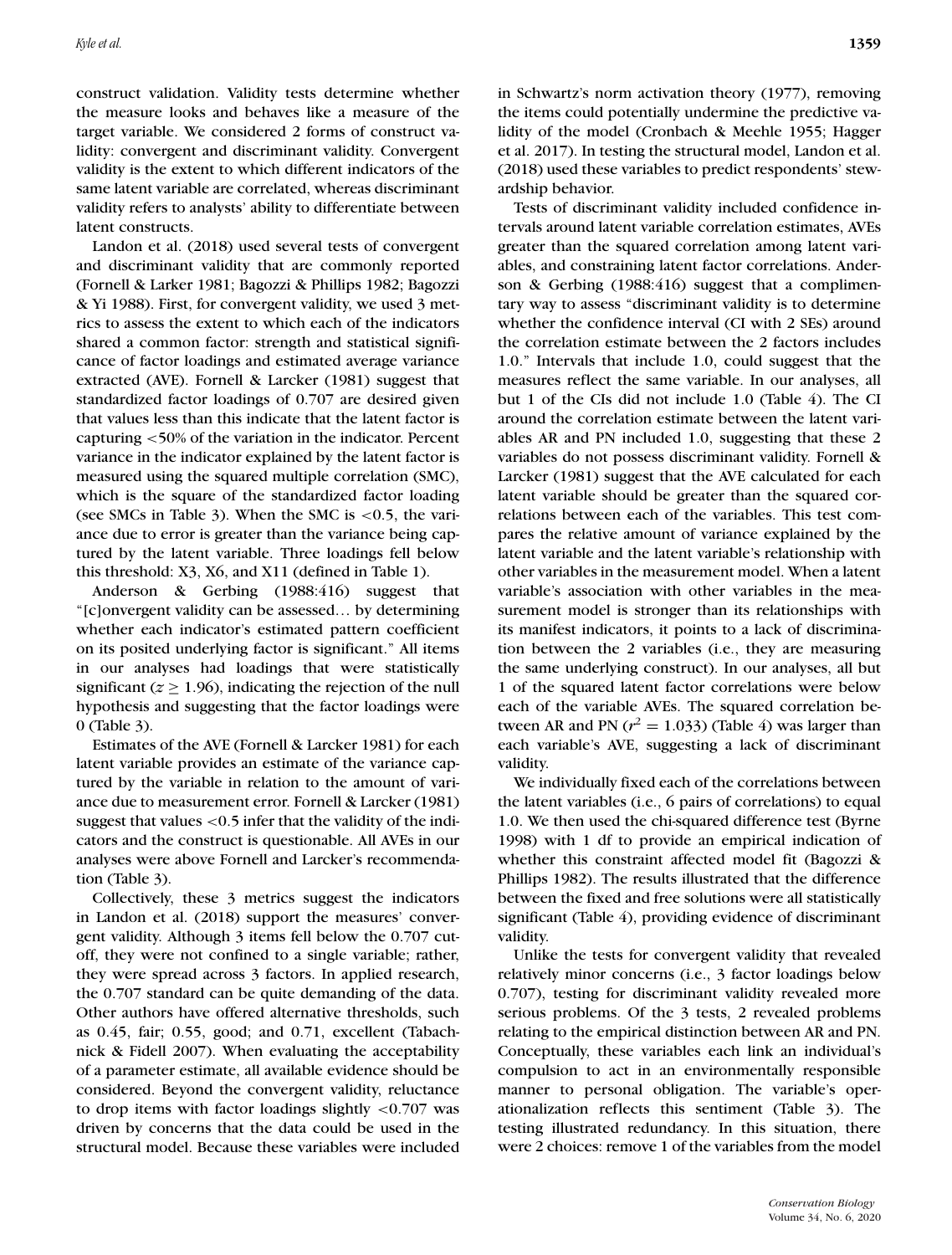

Table  $4$ . Squared correlations  $(r^2)$ , CIs of latent variable correlations, and change in model fit  $(\Delta \chi^2)$  after constraining latent variable correlations to **unity with 1 df in a study of recreational.**

*Figure 2. Final structural model ecosystem stewardship reported by Landon et al. (2018) (AI, angler identity; AC, awareness of consequence; AR, ascription of responsibility; PN, personal norms; PS, private-sphere behavior; PU, public-sphere behavior; SS, social stewardship behavior).*

or merge the 2 variables to form a single latent variable. Unfortunately, the latter alternative violates theory and past empirical evidence. Each of these variables has a rich history in the literature that has demonstrated their distinction both conceptually and empirically. Other authors (MacCallum 1986; MacCallum et al. 1992; Brown 2015) argue against post hoc model modifications that are atheoretical and are potential idiosyncrasies of the data and context in which the data were collected that

are unlikely to be replicated. Retaining both constructs in the model could generate inconsistent estimates, as a function of their multicollinearity. Therefore, we removed AR from the model and reran the measurement model ( $\chi^2 = 225.32$ , df = 41, RMSEA = 0.075, CFI = 0.953, NFI =  $0.937$ ) (Fig. 2). Although conservative, it does not contradict the literature. Ascription of responsibility was chosen for removal ahead of PN owing to its stronger convergent validity (e.g., strength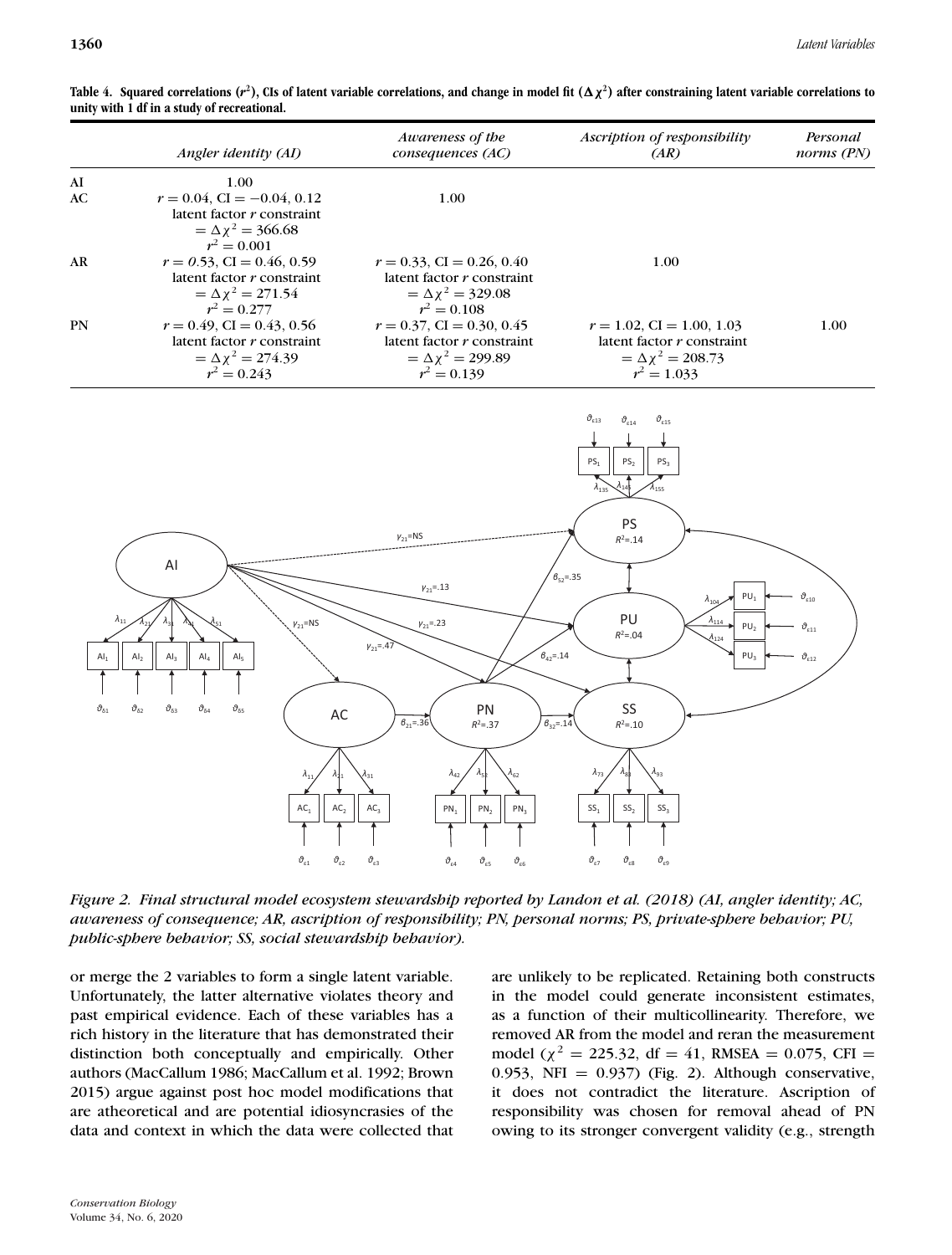of factor loadings), reliability (discussed below), and position as an indirect antecedent of behavior in the underlying theory of the model being tested. Both statistical evidence and theory informed the decision.

Finally, the reliability of each of the variables was assessed by examining the internal consistency (i.e., Cronbach's alpha) and the composite reliability (aka Jӧreskog's rho; Raykov 1997) of the latent variables. These measures of reliability bear conceptual similarity to convergent validity because they provide an assessment of how consistently the manifest indicators measure the latent variable (Nunnally 1951). Indicators that are correlated with one another are assumed to be consistent in their assessment of that variable and deemed reliable. Departure from convergent validity relates to the examination of the indicators' relationship with other items and variables in the measurement model. Research shows that coefficient alpha is a good estimate of reliability in conditions of tau equivalence (i.e., factor loadings are equal) and error terms are not correlated (Novick & Lewis 1967; Raykov 1997; McDonald 1999). In applied research, however, this assumption often does not hold, leading to an alpha that provides a lower bound estimate of reliability (Sijtsma 2009). In the context of congeneric measures (i.e., inequality among the factor loadings for a unidimensional latent factor), an alternate estimator such as composite reliability is recommended. Both alpha  $(\alpha)$ and composite reliability  $(\rho)$  are reported in Table 3. The lower bound cutoff for alpha is 0.70 (Nunnally 1951) and 0.60 for composite reliability (Bagozzi & Yi 1988).

#### **Structural Associations**

In step 5, following establishment that the measurement model is psychometrically adequate the (steps 1–4), the structural model is examined (Fig. 2). The parameters of specific interest in this step are the structural paths that lead from the exogenous (independent) to endogenous (dependent) latent variables (i.e., regression coefficients  $γ$  and  $β$ ). Beyond model fit, these parameters are evaluated in terms of their strength, valence, and the variance they explain in the endogenous latent variables. The testing specified in Landon et al.'s (2018) examination of the Schwartz's (1977) NAM also provides evidence of predictive validity of the theory's tenets (Hagger et al. 2017). For a detailed account of step 5, see Kline (2016) and Schrieber et al. (2006).

## **Additional Tools for Establishing Reliability and Validity**

Although we report several techniques to assess the validity and reliability of measures of latent variables, other approaches exist. For construct validity, a common limi-

tation relates to the use of single measurement scales and cross-sectional data. Within CFA questions remain concerning the extent to which the solution is, in part, an artifact of method effects (e.g., convergent validity may be influenced by similarly worded items). When each variable is assessed by the same measurement approach (e.g., self-reports), it cannot be determined how much of the shared variance among factors is due to the common method effect as opposed to the true covariance among factors. In response Campbell & Fiske (1959) developed the multitrait-multimethod matrix (MTMM) to establish construct validity. The approach requires that variables (referred to as *traits* by Campbell and Fiske [1959], i.e., attitudes, norms, personality characteristics) be assessed using different methods. The approach is commonly used in clinical assessment and education evaluations. Despite its potential, human dimensions researchers have been reluctant to utilize the technique. A notable exception was Corral-Verdugo & Figueredo's (1999) assessment of the convergent and discriminant validity of 3 measures of conservation-related behavior (recycling). In correspondence with Campbell & Fiske (1959), their analysis identified method biases (e.g., selfreport vs. independent observation) that undermined

For reliability other tests exist. One is the test-retest approach, which involves taking a measurement with the same indicators and sample at 2 different times. The correlation between the 2 sets of scores is calculated to provide an estimate of reliability (Pedhazur & Schmelkin 1991). Unlike the MTMM approach, test-retest reliability is reported commonly by human dimensions researchers across a variety of conservation-related contexts (Kaiser & Wilson 2000; Kim et al. 2007; Markle 2013; Al Menhali et al. 2018). There are assumptions, however, that can make the application of this test-retest method difficult in applied contexts. First, test–retest assumes measures are stable over time, which can be an onerous requirement in a time of rapid social and environmental instability. Second, temporal stability can be an artifact of a carryover effect stemming from the first administration of the test (Pedhazur & Schmelkin 1991). Third, social desirability biases can also result in the appearance of stability. For example, there is an inherent desire to act in environmentally responsible ways (Oerke & Bogner 2013), such that scores on these measures tends to appear stable over time. Finally, the applied nature of conservation research can make accessing the same respondents on multiple occasions infeasible.

the construct validity of their measures.

A second method to examine scale and indicator reliability is alternative forms. This method is like test– retest; however, it involves 2 different measures of the same variable at time T1 and T2. The extent to which 2 different indicators are correlated at T1 and T2 provides insight on their reliability. Although the method has the same practical limitations of test–retest, it is less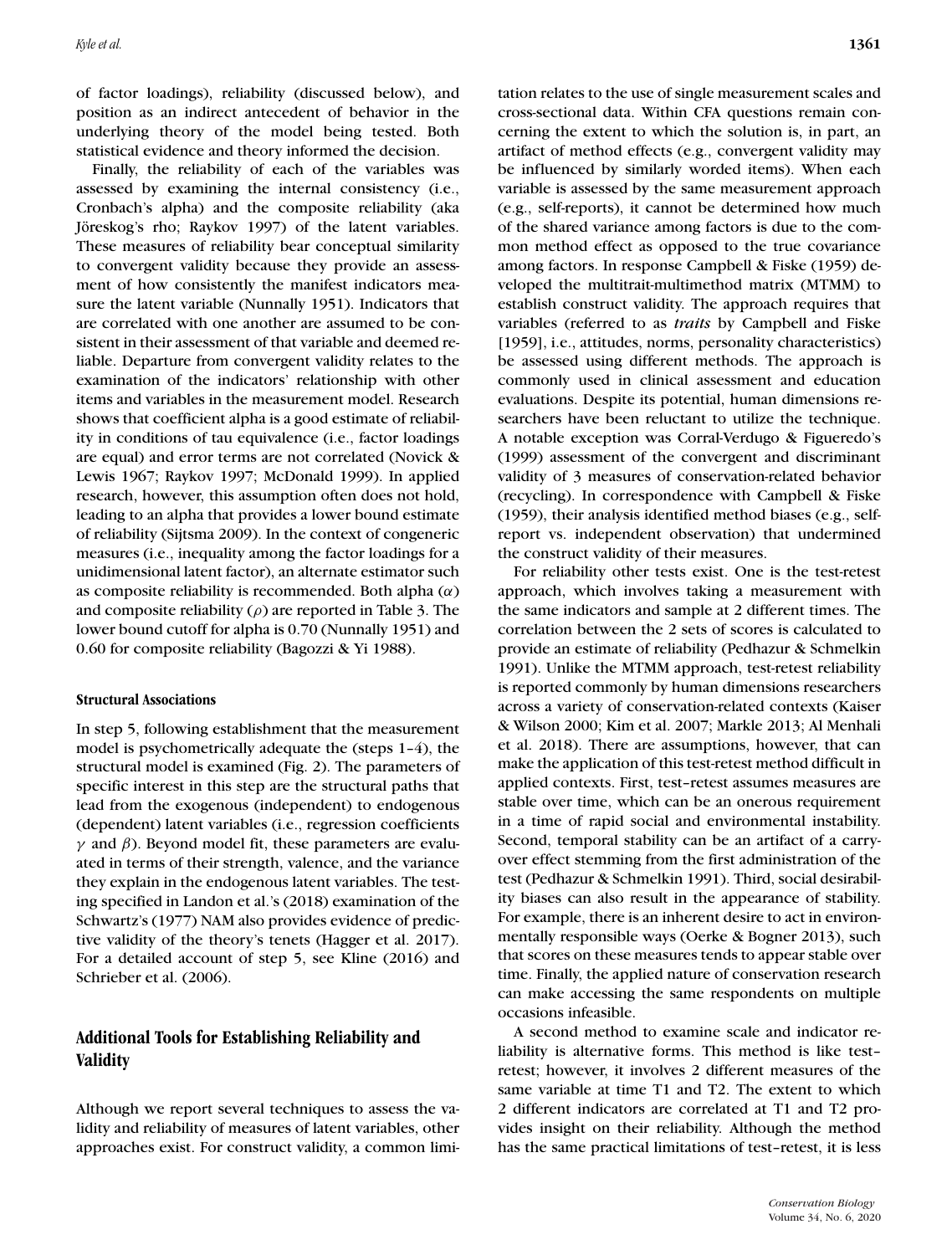susceptible to carry-over effects because of the use of different indicators. Also, because it uses different items there is less likelihood of covariation in error terms (Bollen 1989). Unlike test–retest, we were not able to identify any published work in the human dimensions of conservation that applied this method.

A third method is the split-half approach, which assumes a number of manifest indicators are available. Half of the items are combined to form 1 variable and the other half are combined to form a second variable with the same conceptual and empirical meaning. The result is 2 tests and 2 new measures that examine the same variable. The correlation between the halves provides a reliability coefficient for the whole (Nunnally 1951; Bollen 1989). The split-half approach avoids the carry-over effect of test–retest, but, like alternative forms, it has not been applied in the context of conservation.

## **Discussion**

We illustrated the steps and decisions that underlie the assessment of psychometric adequacy for latent variables. Our testing revealed that 1 variable should be removed due to the lack of discriminant validity. That decision was undertaken with consideration of all the available metrics that facilitate an evaluation of instrumentation. Untangling why there was a multicollinearity issue with AR and PN required returning to theory and operational definitions. Drawing from Schwartz's (1977) NAM, Landon et al. (2018) considered AR an artifact of the individual's awareness of the consequences (AC) stemming from inaction. Respondents' understanding of human's impact on aquatic ecosystems shaped the extent to which they considered their actions' impact on the resource. Awareness of consequence was also antecedent to PN. A belief that people ought to act to protect the environment stimulated a moral imperative to act. Beyond the temporal distinction, PN addressed a compulsion to act to protect fisheries resources and ecosystems relative to a moral obligation, whereas their AR provided insight on the individual's sense of ownership (or not) related to the protection of the resource. Although these variables' measures were adapted from past work (Steg & DeGroot 2010; Landon et al. 2017) in which no issues of collinearity were reported, findings illustrate ex situ operationalization warrants further empirical consideration.

Commenting on the increasing volume of socialscience-informed research appearing in outlets that have traditionally published work from the life sciences, St. John et al. (2014:2) noted the increasing incidence (and failure) of "ecologically trained scientists adding social science research to their mainly ecological studies, with greater or lesser success." They contend that low-quality science may be published under these circumstances

given editors and reviewers training in the life sciences. They warn of the emergence of a potentially sinister problem: "because researchers read publications in high-impact journals which validate lower quality social science… journals risk institutionalizing poor social science" (p. 2). Teel et al. (2018) echo this sentiment, noting the need for social science to be evaluated by the disciplinary norms from which the work draws. Although the full impact of mismeasurement remains unknown, its pervasiveness and persistence may erode trust and perpetuate misconception. In response, we provided an overview of tools and the normative standards researchers working in quantitative psychology utilize to evaluate psychometric adequacy. As demonstrated, the application of these tools in applied contexts can lead to difficult decisions (e.g., the loss of data). Given many conservation issues emerge within social-ecological systems, the inclusion of a psychometrician within a team to assist with the design and analyses is prudent.. If our measures are not what we claim them to be, then how can claims about the psychological drivers of conservation behavior be accepted? As emerging data illustrates a rapidly warming climate along with myriad other anthropogenic stressors to ecosystems and populations of Earth's biodiversity, has the need for precision been greater?

### **Literature Cited**

- American Psychological Association (APA). 2020. APA dictionary of psychology. APA, Washington, D.C. Available from [https://](https://dictionary.apa.org/psychometrics) [dictionary.apa.org/psychometrics](https://dictionary.apa.org/psychometrics) (accessed August 2020).
- Al Menhali EA, Khalid K, Iyanna S. 2018. Testing the psychometric properties of the environmental attitudes inventory on undergraduate students in the Arab context: a test-retest approach. PLOS ONE **13:**e0195250.
- Anderson JC, Gerbing DW. 1988. Structural equation modeling in practice: a review and recommended two-step approach. Psychological Bulletin **103:**411–423.
- Babbie E. 2016. The practice of social research. 14th edition. Carnegie Learning, New York.
- Bagozzi RP, Phillips LW. 1982. Representing and testing organizational theories: a holistic construal. Administrative Science Quarterly **27**(3)**:**459–489.
- Bagozzi RP, Yi Y. 1988. On the evaluation of structural equation models. Journal of the Academy of Marketing Science **16:**74–94.
- Bennett N., et al. 2017. Conservation social sciences: understanding and integrating human dimensions to improve conservation. Biological Conservation **205:**93–108.
- Bollen KA. 1989. Structural equations with latent variables. Wiley, New York.
- Brown TA. 2015. Confirmatory factor analysis for applied research. (2nd ed.). Guildford Press, New York.
- Burke P, Stets J. 2009. Identity theory. Oxford University Press, New York.
- Byrne B. 1998. Structural equation modeling with LISREL, PRELIS, and SIMPLIS:basic concepts, applications, and programming. Erlbaum Associates, Mahwah, New Jersey.
- Campbell DT, Fiske DW. 1959. Convergent and discriminant validation by the multitrait-multimethod matrix. Psychological Bulletin **56:**81– 105.